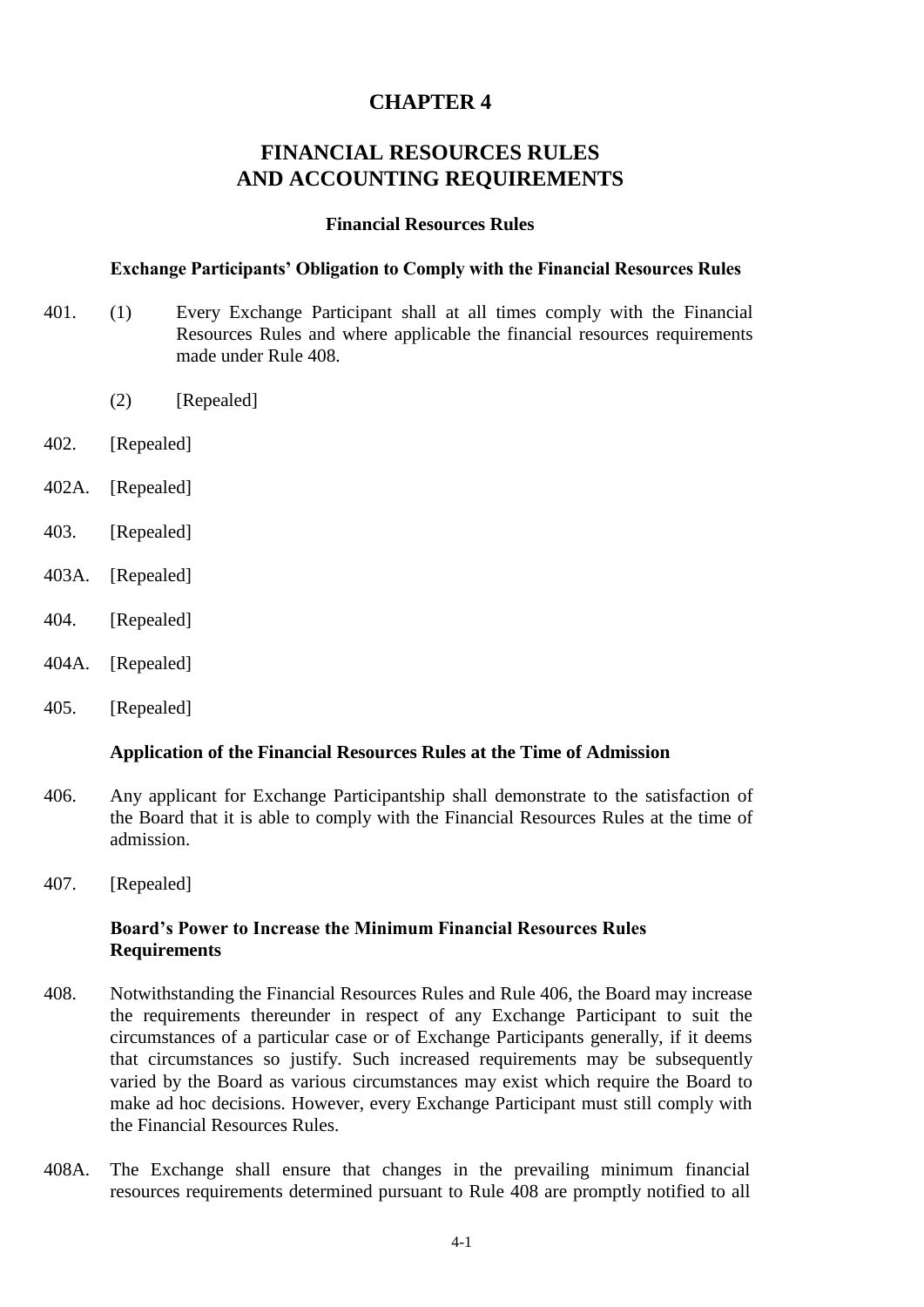relevant Exchange Participants in such manner as the Board may specify.

- 408B. The Exchange shall ensure that the Commission is notified of all prevailing minimum financial resources requirements as determined by the Board pursuant to Rule 408 and shall notify the Commission immediately of any changes in the minimum financial resources requirements prevailing from time to time.
- 408C. If any discrepancy exists between the financial resources requirements set forth in these Rules and those set forth in the Financial Resources Rules, the level which is higher or more stringent shall prevail.
- 409. [Repealed]
- 410. [Repealed]
- 411. [Repealed]
- 412. [Repealed]
- 412A. [Repealed]
- 413. [Repealed]

### **Exchange Participant's Duty to Notify the Exchange and the Commission of Details of Inability to Comply with the Financial Resources Rules and of Changes in Circumstances**

- 414. (1) An Exchange Participant shall immediately notify the Exchange and the Commission in writing whenever it becomes aware of any of the matters that require notification to be given to the Commission under section 146 of the Ordinance and/or sections 54 and 55 of the Financial Resources Rules to the extent that they are applicable to a licensed corporation licensed to carry on Type 1 regulated activity.
	- (a) [Repealed]
	- (b) [Repealed]
	- (c) [Repealed]
	- (d) [Repealed]
	- (e) [Repealed]
	- (f) [Repealed]
	- (g) [Repealed]
	- (h) [Repealed]
	- (i) [Repealed]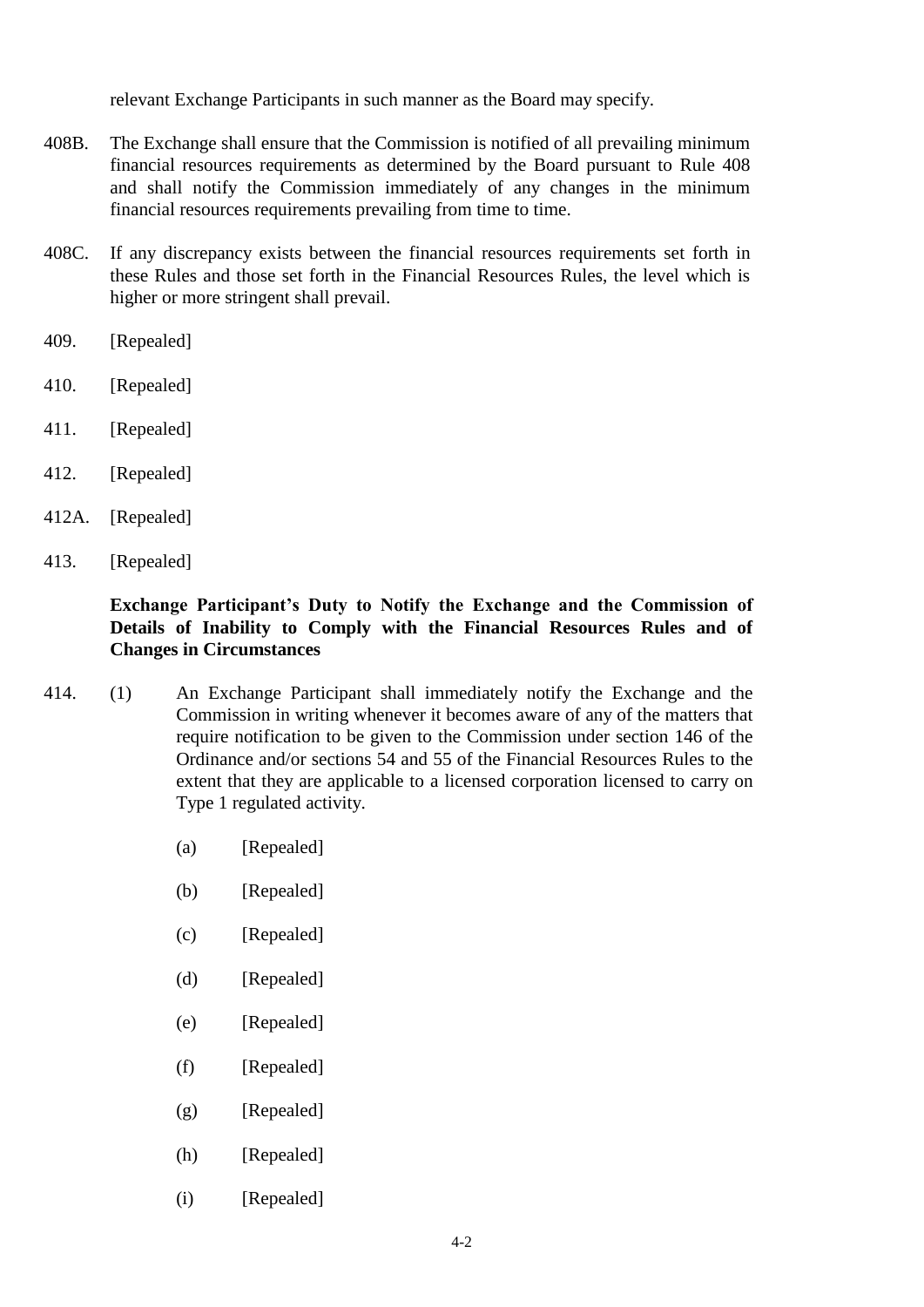- (2) In addition to giving the aforesaid notification, an Exchange Participant shall, where it becomes aware of the matter stated in section 146(1) of the Ordinance, cease dealing in securities otherwise than for the purpose of completing such transactions as the Commission may permit under section 146(1) of the Ordinance, or unless otherwise permitted by the Commission under section 146(2) of the Ordinance.
- (3) [Repealed]
- $(4)$  [Renumbered as Rule 414(9)]
- (5) [Repealed]
- (6) [Repealed]
- (7) [Repealed]
- (8) [Repealed]
- (9) An Exchange Participant is and shall be deemed to have been aware of any of the matters which require notification under Rule 414(1) above if it or any of its Responsible Officers is or would, with the exercise of reasonable diligence, have been aware of such matters.
- 414A. [Repealed]

### **Power of the Board to Take Necessary Action in Case of Exchange Participant's Inability to Comply with the Financial Resources Rules**

415. Where the Board has reasonable grounds for the belief that an Exchange Participant may be unable to comply with the Financial Resources Rules and the financial resources requirements made under Rule 408 it may, whether or not a notification has been given under Rules 414(1), take any action as it thinks fit, including but not limited to an order for the Exchange Participant to suspend or restrict its trading activities immediately including but not limited to Exchange Traded Options Business.

### **Exchange to Notify the Commission of Any Non-Compliance with Financial Resources Rules, and any Appearance of Financial Irregularities**

- 416. (1) The Exchange is required to notify forthwith the Commission if it becomes aware:-
	- (a) that an Exchange Participant is unable to comply with the financial resources requirements made under Rule 408 or the Financial Resources Rules; and
	- (b) of any financial irregularity or other matter which, in the opinion of the Exchange, indicates or may indicate that the financial standing or integrity of an Exchange Participant is in question.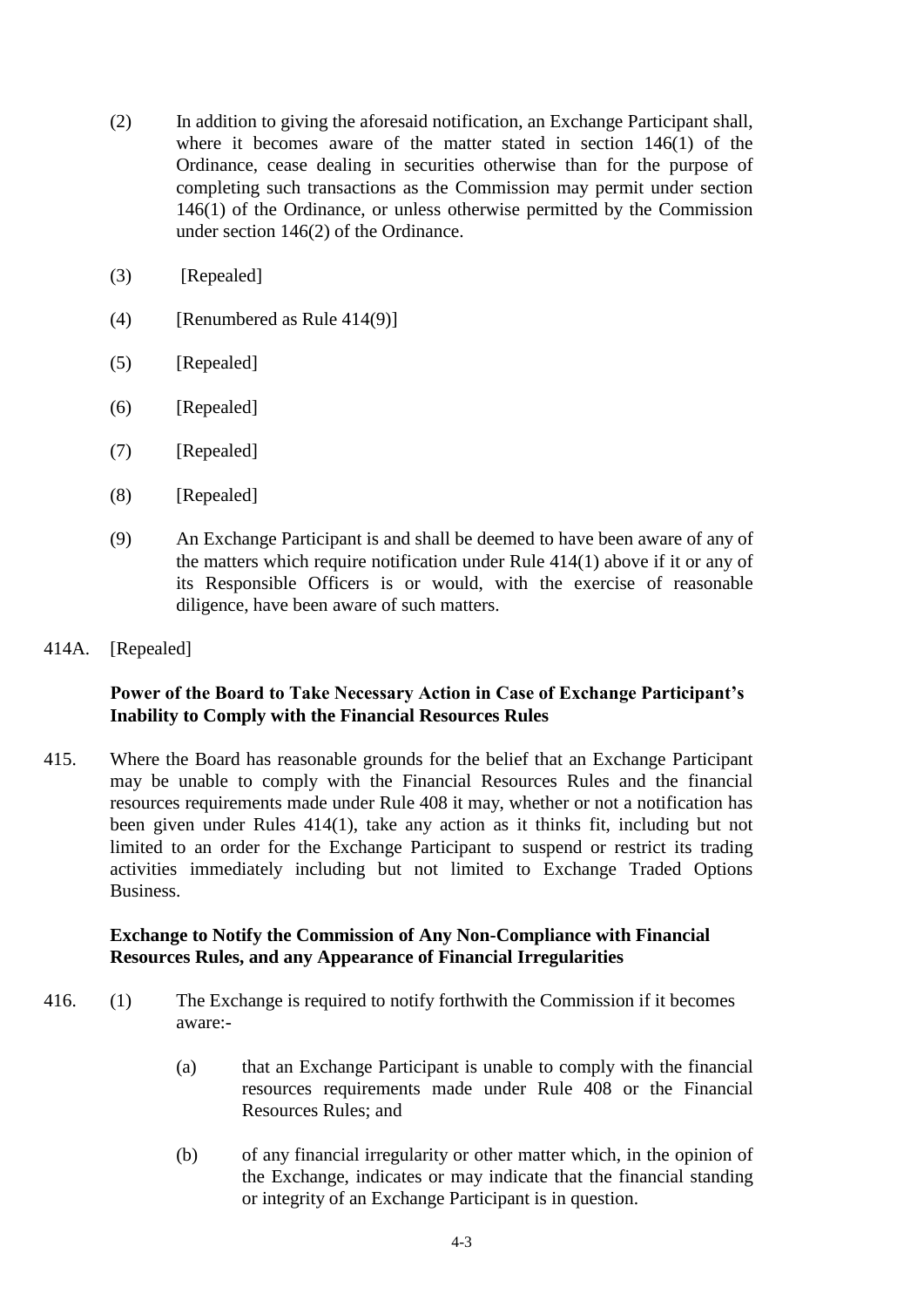(2) If the Exchange notifies the Commission pursuant to section 21(5) of the Ordinance upon becoming aware of any matter referred to in Rule 416(1)(a) or (b) then even if the Exchange Participant concerned subsequently establishes that it is not the case, such Exchange Participant shall not be entitled to claim against the Exchange or the Board or any recognized exchange controller which is the controller of the Exchange for any loss or damage whatsoever.

#### **Accounting Requirements**

- 417. [Repealed]
- 418. [Repealed]
- 418A. (1) The Exchange or the Commission may require an Exchange Participant to obtain a report from a Professional Accountant in the form specified by the Exchange or the Commission from time to time.
	- (2) When a Professional Accountant is appointed by the Exchange Participant to prepare a report required under Rule 418A(1):-
		- (a) the Exchange Participant shall provide to the Professional Accountant a written appointment letter specifying the terms and conditions of the appointment and the duties of the Professional Accountant including but not limited to the following provisions:-
			- (i) that the Professional Accountant is thereby authorised and required to submit to the Exchange and the Commission such report as required under the appointment;
			- (ii) that the Professional Accountant is thereby authorised and required to disclose to the Exchange and the Commission all information obtained whilst performing his duties under the appointment concerning the purpose(s) for which he is appointed, provided that this paragraph shall not require the Professional Accountant to disclose any particular part of such information where that particular part also relates to a third party and may not be communicated by the Professional Accountant as stipulated in this paragraph by virtue of a legal obligation owed by the Professional Accountant to that third party which prevents such communication;
			- (iii) that the Professional Accountant is thereby authorised and required to include with any qualification of his report to the Exchange and the Commission under Rule  $418A(2)(a)(i)$ , a statement specifying the relevant requirements of the Exchange and the Commission and the reasons why the opinion expressed in such a report is qualified; and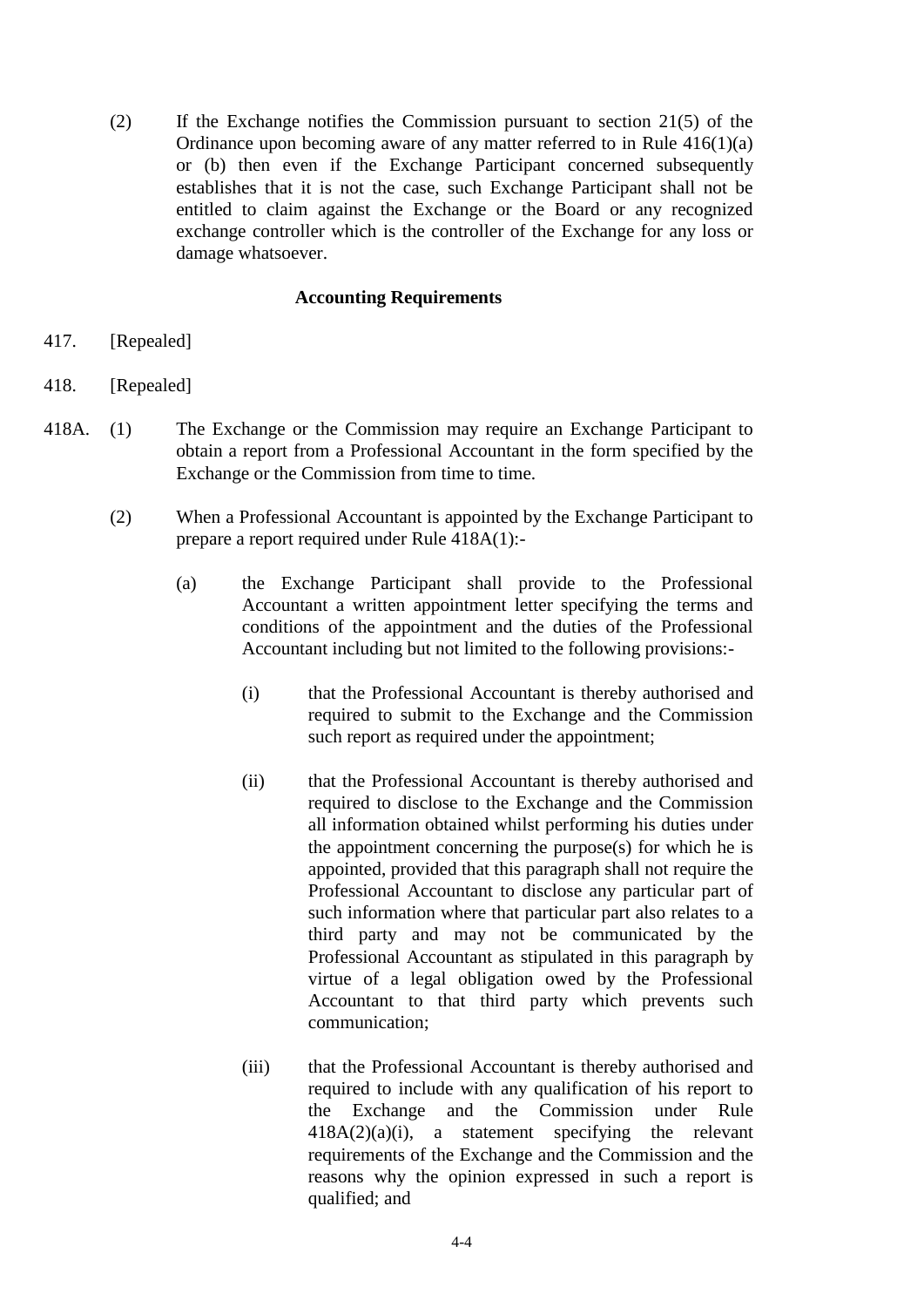- (iv) the terms upon which the Exchange Participant appoints a Professional Accountant under Rule 418A(1) must provide, inter alia, that :-
	- (A) the Professional Accountant is authorised and required, within 5 business days of the resignation of his duties as a Professional Accountant for an Exchange Participant, to provide the Exchange and the Commission with :-
		- (i) a statement to the effect that there are no circumstances connected with his resignation which he considers should be brought to the notice of the Exchange and the Commission; or
		- (ii) a statement of any such aforesaid circumstances;
	- (B) if, in his capacity, or in the performance of his functions, as the Professional Accountant of the Exchange Participant, the Professional Accountant acquires information tending to suggest, or the Professional Accountant is of the opinion, that the Exchange Participant has not complied, or may not be able to comply, with any relevant legislation, Rules or Regulations governing its accounting system, financial affairs or operational system, then the Professional Accountant shall thereby be authorised and required :-
		- (i) to communicate such information or opinion to the Exchange and the Commission, regardless of whether he has been requested by the Exchange or the Commission to do so; and
		- (ii) should the Professional Accountant consider it appropriate to do so, to communicate such information or opinion to any person, other than the Exchange and the Commission, to whom reference is made in Rule 418C(1);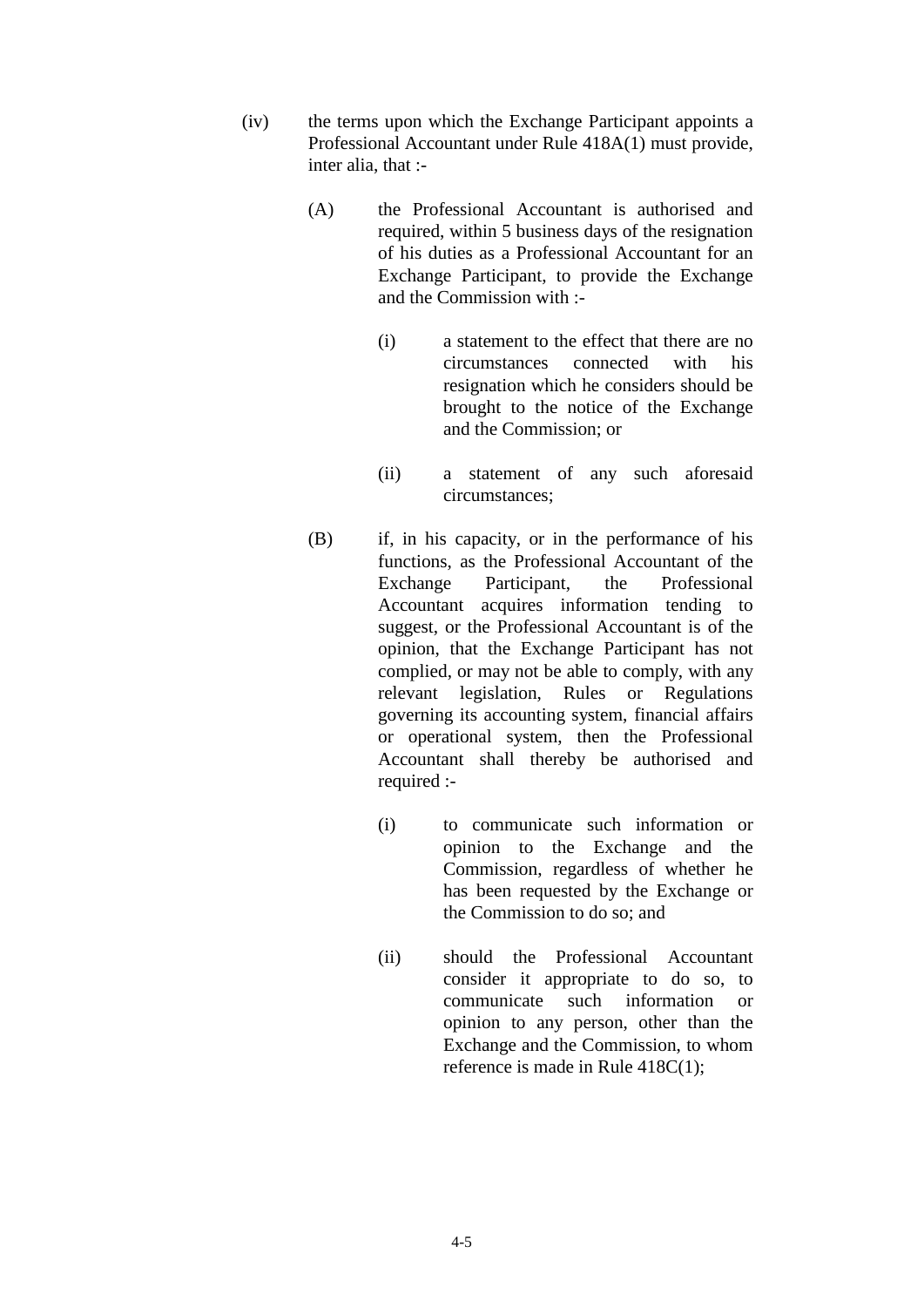provided that this paragraph shall not require the Professional Accountant to disclose any particular part of such information where that particular part also relates to a third party and may not be communicated by the Professional Accountant as stipulated in this paragraph by virtue of a legal obligation owed by the Professional Accountant to that third party which prevents such communication; and

- (C) in the event of the Professional Accountant complying in good faith with the requirements of this Rule, he shall be deemed not to be in breach of any duty which he might otherwise have, and shall not thereby incur any liability, to the Exchange Participant; and
- (b) the Exchange Participant shall obtain written confirmation of acceptance of the terms and conditions of the appointment from the Professional Accountant.
- 418B. The Exchange Participant shall pay all its accounting and auditing costs.

#### **Meetings Between Exchange Participants, Auditors, Professional Accountants, the Exchange and the Commission**

- 418C. (1) An Exchange Participant, any auditor of an Exchange Participant, including an auditor appointed under Rule 422(6), any Professional Accountant appointed under Rule 418A(1) or 422(7), or any other auditor or Professional Accountant who has acted for the Exchange Participant for any period not earlier than 9 months before the date of the notice the Exchange or the Commission, may, by notice in writing to the other parties mentioned herein, request a meeting between those parties to discuss matters relating to the Exchange Participant.
	- (2) Any meeting to be held in pursuance of a notice under Rule 418C(1) may proceed notwithstanding the non-attendance of not more than one of the parties served with that notice.
- 419. [Repealed]
- 420. [Repealed]
- 421. [Repealed]

## **Keeping of Records**

- 422. (1) [Repealed]
	- (2) [Repealed]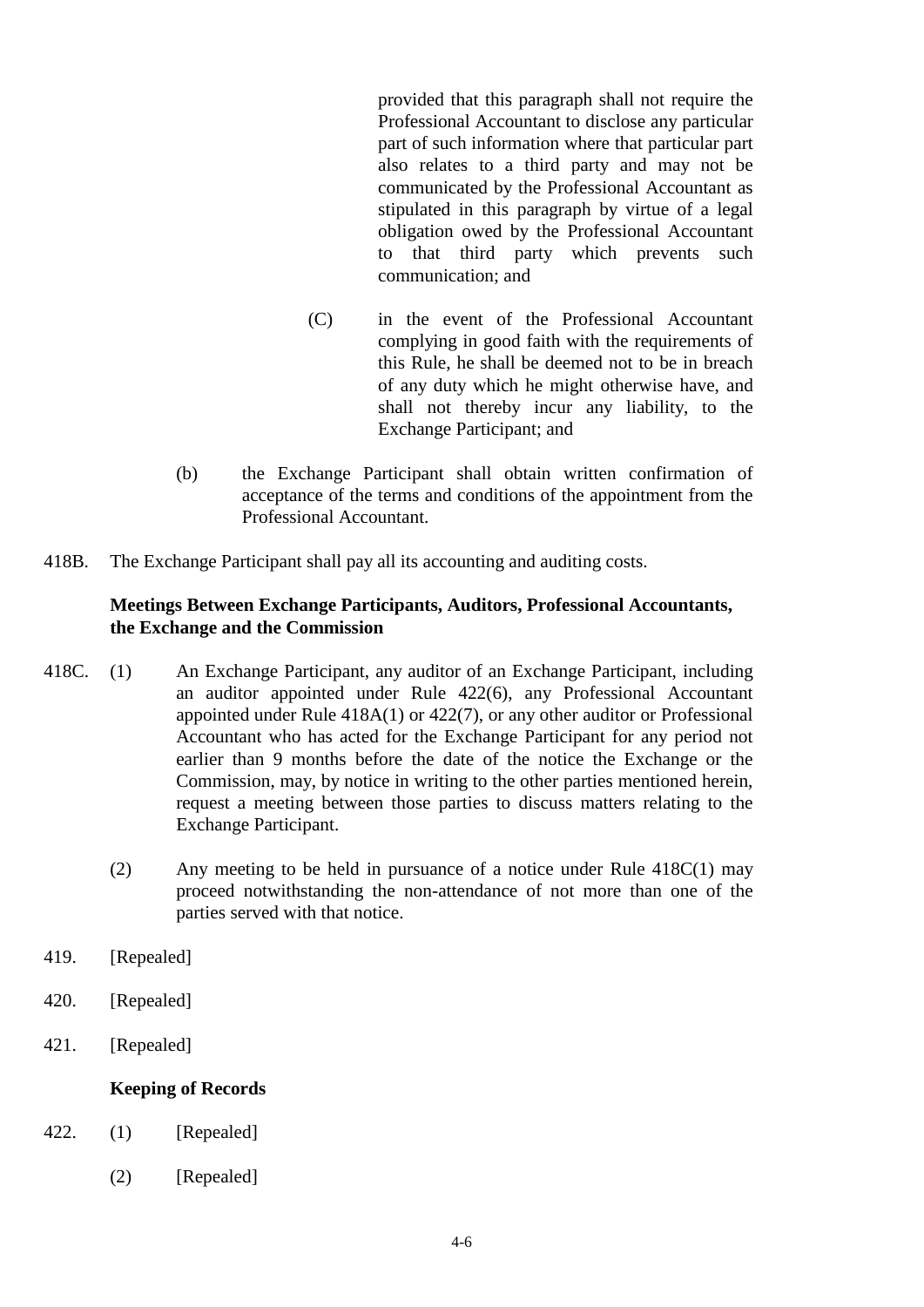- (3) [Repealed]
- (4) [Repealed]
- (5) [Repealed]
- (6) Every Exchange Participant shall make all books, records or documents required to be kept under the Ordinance available to the Board for inspection or audit by any auditor appointed by the Board to do so.
- (7) If such books, records or documents are not kept sufficiently up to date, as required by these Rules, the Exchange may require the Exchange Participant to appoint a Professional Accountant approved by the Exchange, at its own expense, to immediately take such action as is necessary to bring such books, records or documents sufficiently up to date. The Exchange Participant shall issue a letter of appointment to the Professional Accountant setting out the terms of the appointment and stipulating the authorisation and the requirements which must be met by the Professional Accountant to discharge his duties under the appointment, and obtain a written confirmation from the Professional Accountant of his acceptance of the terms of the appointment.
- 423. [Repealed]
- 424. [Repealed]

#### **Exchange Participants Not to Make False or Misleading Records**

- 425. An Exchange Participant shall not record or provide the Exchange and the Commission with any account, return, submission or other information that is false or misleading.
- 426. [Repealed]
- 426A. [Repealed]
- 426B. [Repealed]
- 427. [Repealed]
- 427A. [Repealed]
- 427B. [Repealed]
- 428. [Repealed]

#### **Monitoring of Financial and Accounting Requirements**

#### **Right to Demand Documents**

429. (1) Every Exchange Participant shall within 14 calendar days, or such other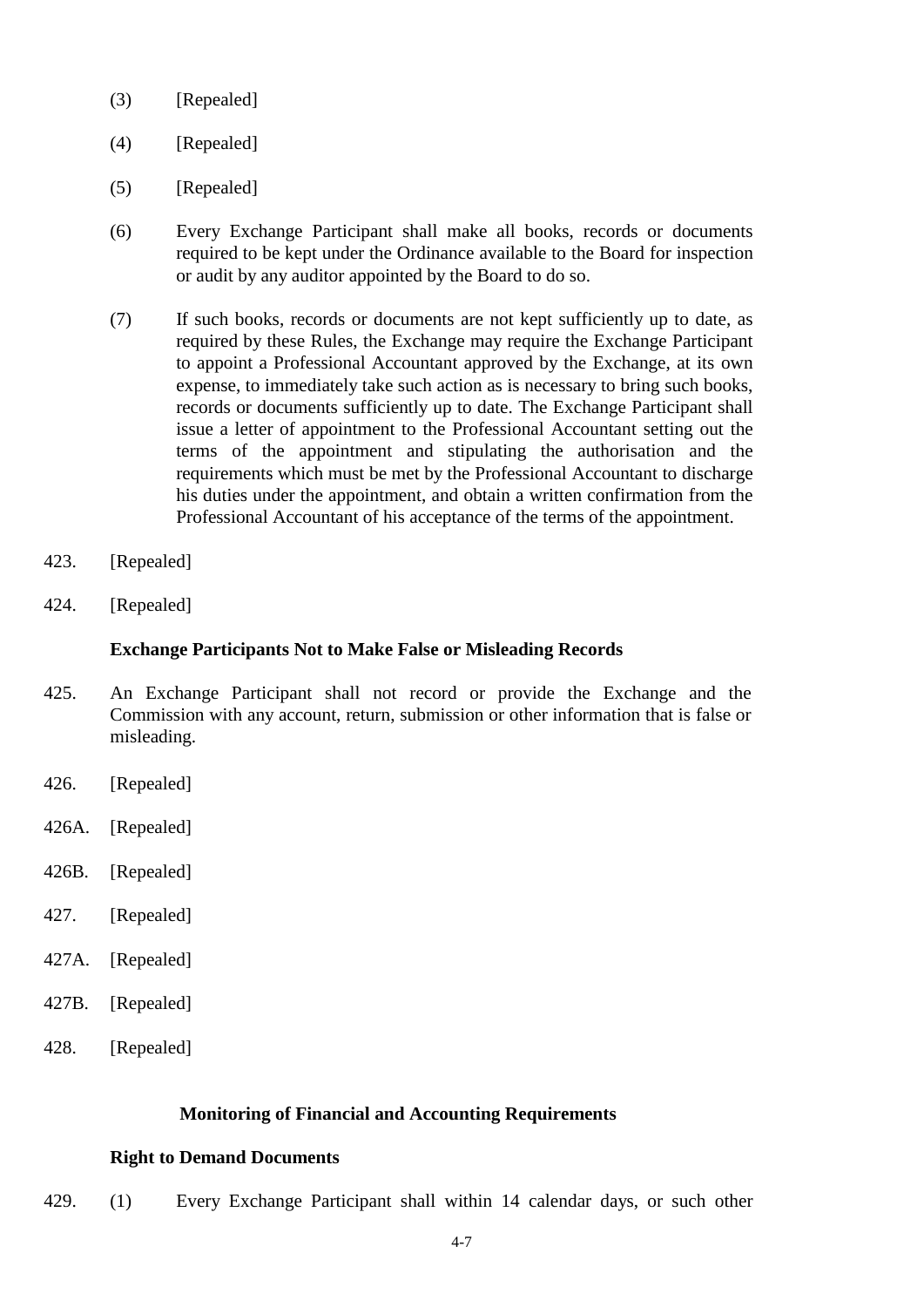period as the Board or any designated HKEX staff may specify, of the receipt of a written demand from the Board or the designated HKEX staff, submit to the Board or any designated HKEX staff such books, records and other documents as the Board or any designated HKEX staff may demand.

(2) [Repealed]

## **Power to Carry Out Inspection**

- 430. (1) Any designated HKEX staff or such persons appointed by the Board may from time to time inspect and copy the books, records and documents maintained by the Exchange Participant relating to its business and financial position. Every Exchange Participant shall provide or allow such designated HKEX staff or appointed persons access to its premises, books, records and documents necessary for the discharging of his or their duty whether such inspection is with or without prior notice.
	- (2) Any expenses incidental to or consequential upon an inspection under Rule 430(1) shall be borne by the Exchange Participant concerned unless the Board otherwise determines.
	- (3) An Exchange Participant shall not be entitled to claim against the Exchange, the Board, any designated HKEX staff or any appointed person for any loss or damages whatsoever relating to the inspection under Rule 430(1).

## **Power and Obligation of the Person Authorized by the Exchange to Carry Out Inspection**

- 431. (1) Any person who carries out the inspection under Rule 430(1) shall be deemed to have been authorized by the Exchange Participant concerned to obtain direct from such Exchange Participant's auditor or a Professional Accountant appointed under Rule 418A(1) or 422(7) any information or explanation which he may consider necessary for the purpose of carrying out his duties.
	- (2) In any case where the information obtained under Rule 430(1) or 431(1) or any other matter arising out of his enquiries leads the person who carries out the inspection under Rule 430(1) to consider that further information should be obtained by the Board regarding the Exchange Participant's state of affairs, he shall report accordingly to the Board.
	- (3) All accounts and other information obtained by the person who carries out the inspection under Rule 430(1) under these Rules shall be retained by the Exchange and shall be regarded as confidential and disclosure of information contained or derived therefrom shall not be made to any body or persons without the prior approval of the Exchange Participant except that the Board may disclose the information without such prior approval:-
		- (a) whenever the Board has a statutory obligation to disclose the information;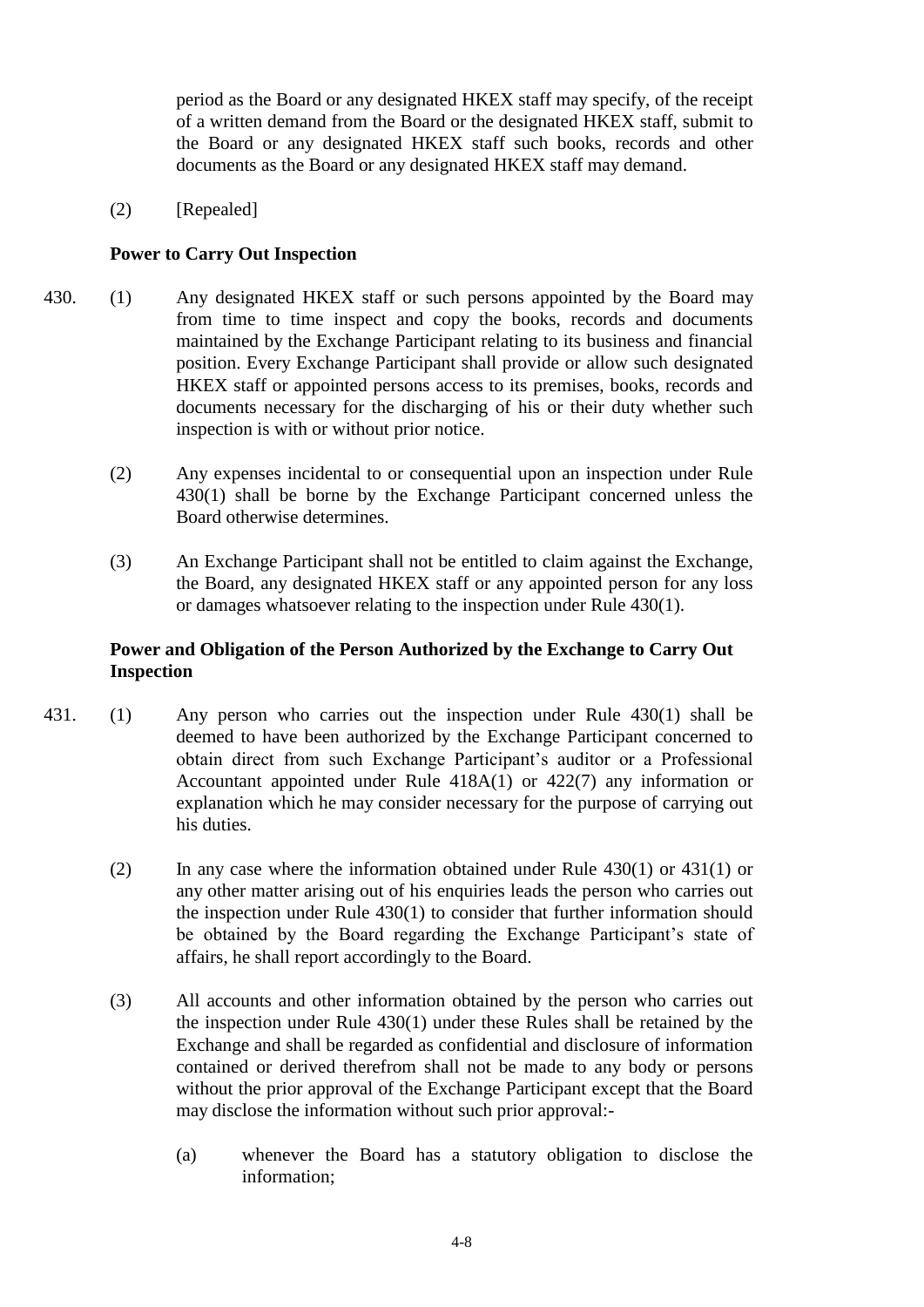- (b) to the Commission;
- (c) to an authority in a place outside Hong Kong which exercises functions in that place corresponding to the functions of the Exchange or the Commission, where in the opinion of the Board, it is desirable or expedient that the information should be so disclosed in the interests of investors or in the public interest and in the case of an overseas authority, such authority is subject to adequate secrecy provisions;
- (d) in the form of a summary compiled from similar or related information obtained from other Exchange Participants if the summary is so compiled as to prevent particulars relating to the business or identity, or the trading particulars, of any Exchange Participant being ascertained from it;
- (e) with a view to the institution of, or otherwise for the purposes of, any criminal proceedings or investigation, whether under the Ordinance or otherwise, in Hong Kong;
- (f) in connection with any civil proceedings arising out of the Ordinance or otherwise in Hong Kong;
- (g) to the Market Misconduct Tribunal established by section 251 of the Ordinance;
- (h) to HKSCC;
- (i) to SEOCH;
- (j) to any recognized exchange controller;
- (k) to any company of which a recognized exchange controller is a controller;
- (l) to the chief executive or the chief operating officer of HKEX for the time being appointed or deemed to have been appointed in accordance with the Ordinance or, as the context may require, their designees; and
- (m) to any exchange, regulatory authority or any organization (whether within or outside Hong Kong) with which HKEX or the Exchange has entered into an information sharing arrangement or agreement.
- (4) Information may only be disclosed under Rule 431(3)(c) on terms that the person to whom the information is disclosed and any person obtaining that information directly or indirectly from the first named person shall not disclose that information to any other person without the consent of the Exchange Participant concerned.
- (5) [Repealed]